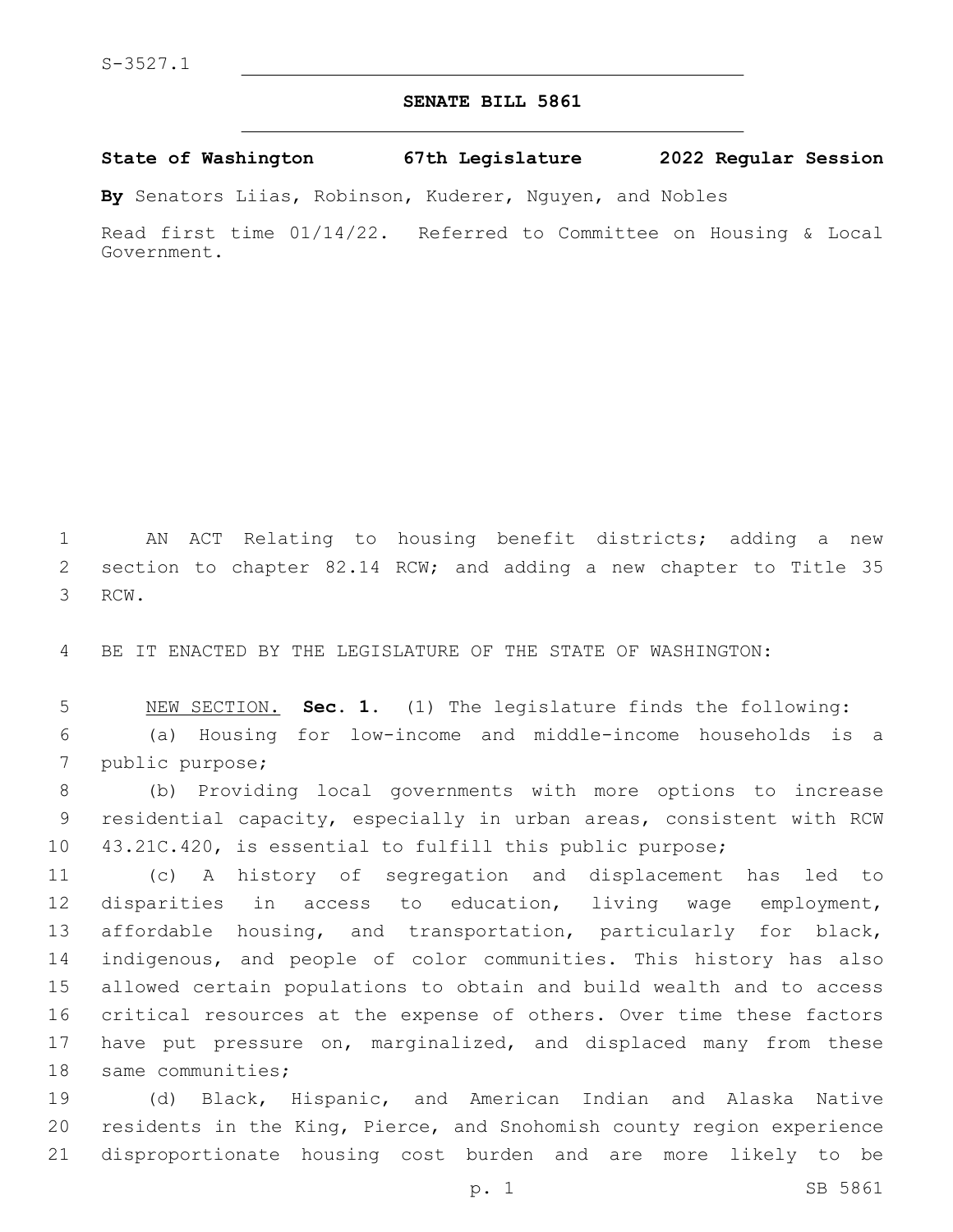renters than homeowners. According to 2018 data from the federal housing and urban development department, the rates of homeownership for black residents were half the rate for white residents of the region. Black renters are also 30 percent more likely to be cost- burdened than white renters, and black homeowners are 38 percent more likely to be cost-burdened than white homeowners. Similar disparities exist for Hispanic populations whose rates of homeownership are 58 percent of the rate of white homeownership, are 17 percent more likely to be rental cost-burdened than white renters, and 25 percent more likely to be owner cost-burdened than white homeowners. American Indian and Alaska Native populations have rates of homeownership that are 71 percent that of white residents, are 12 percent more likely to be rental cost-burdened than white renters, and eight percent more likely to be owner cost-burdened than white homeowners;

 (e) According to the fair housing equity assessment for the central Puget Sound region published by the Puget Sound regional 17 council in 2014:

 (i) Black residents continue to be the most segregated racial group in the region, which data suggests cannot be explained by 20 income differences among racial groups; and

 (ii) White and Asian residents are more likely to live in census tracts with high or very high access to opportunity relative to the total population when compared to foreign-born, American Indian, Hispanic, and black residents who are more likely to live in census tracts with low or very low access to opportunity relative to the total population. Living in poverty is associated with a higher likelihood of living in an area of low or very low access to opportunity, but this cannot explain why black and Hispanic persons living in poverty are more likely to live in areas of low or very low access to opportunity than their white or Asian peers;

 (f) Publicly funded salaried professionals and paraprofessionals such as teachers, firefighters, law enforcement officers, nurses, social workers, and transit operators cannot afford to live in the districts in which they serve due to increasing housing costs;

 (g) Employees of nonprofit organizations who help deliver essential public services on contract, as well as those who help provide essential services to the poor and infirm as part of their organizational mission, are similarly housing cost-constrained;

 (h) The failure to make adequate provision for low-income and middle-income housing pushes many households to seek housing further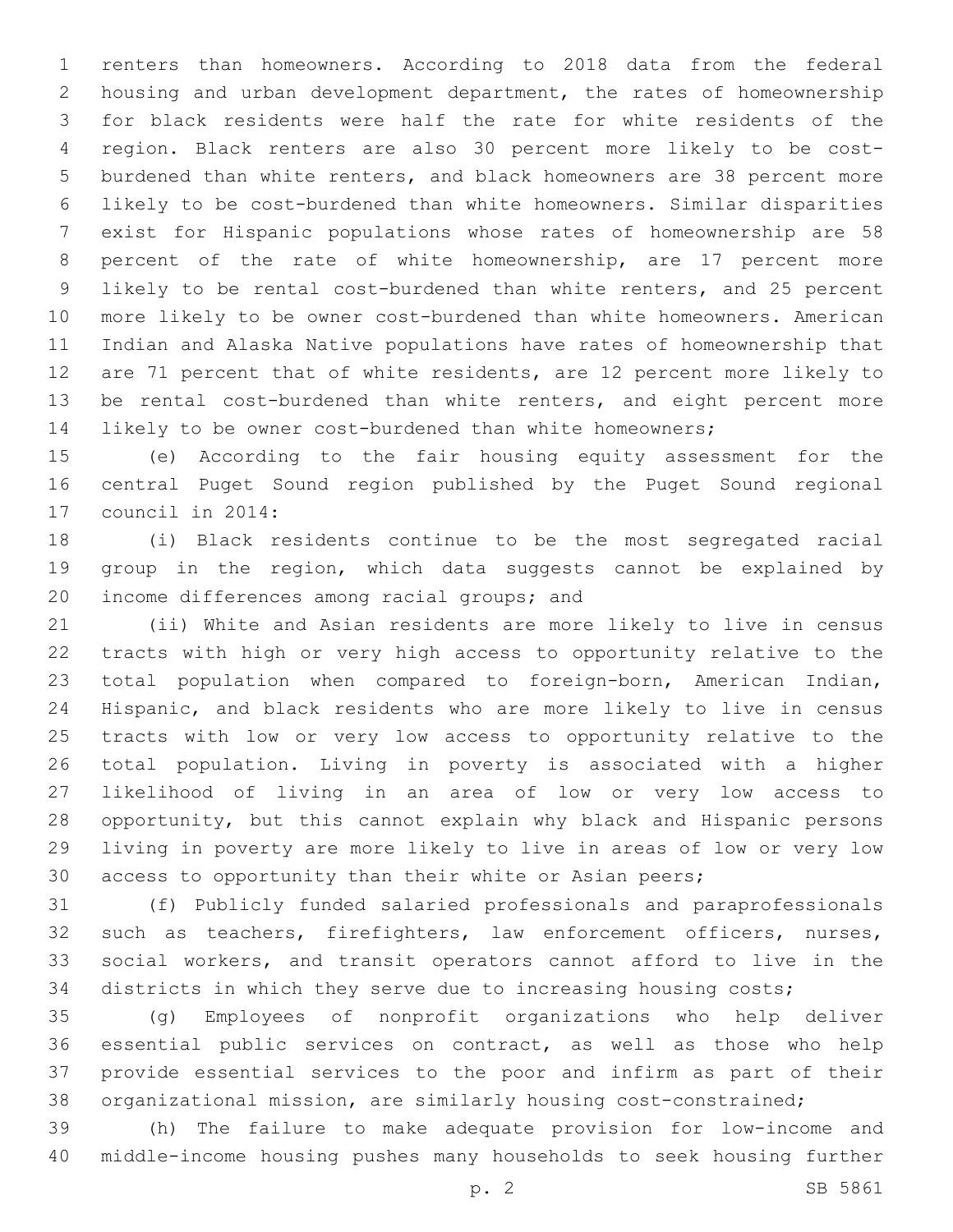away from work, which leads to increased greenhouse gas emissions from transportation, as well as congestion on state managed transportation infrastructure, so providing for more low-income and middle-income housing would enable the state to better meet established goals for greenhouse gas emissions reduction and commute trip reduction;6

 (i) Better public policy outcomes, including improvements and benefits to transportation infrastructure and business, will occur if public servants and nonprofit employees can afford to live in the 10 districts they serve;

 (j) Communities across the state are facing an affordable housing crisis and there is a particularly acute need for affordable housing in the Puget Sound region. With historic investments in transit in the Puget Sound region, communities have the unprecedented and urgent opportunity to plan for, invest in, and build additional affordable housing, ensuring the region gets the most out of these investments in transit while meeting critical economic, environmental, and equity 18 goals; and

 (k) Housing can drive economic growth within neighborhoods if developed with a focus on services, jobs, infrastructure improvements, open spaces, and other elements that make housing vital and economically additive to nearby residents and the region as a 23 whole.

 (2) The legislature intends with this act to establish a housing benefit district pilot program which, using a land acquisition and deployment strategy, would produce more affordable low-income and middle-income housing, ensuring any loss of affordable housing in a station area is exceeded by new units, to enable all members of the workforce to live in the district in which they serve, including members of racial and ethnic groups disproportionately experiencing adverse housing outcomes, to make sure that the transportation and housing investments in our state help to foster racial equity and 33 rectify discriminatory practices.

 NEW SECTION. **Sec. 2.** The definitions in this section apply throughout this chapter unless the context clearly requires otherwise.

 (1) "Affordable housing" means residential housing for which the monthly costs, including utilities other than telephone, do not 39 exceed 30 percent of the monthly income.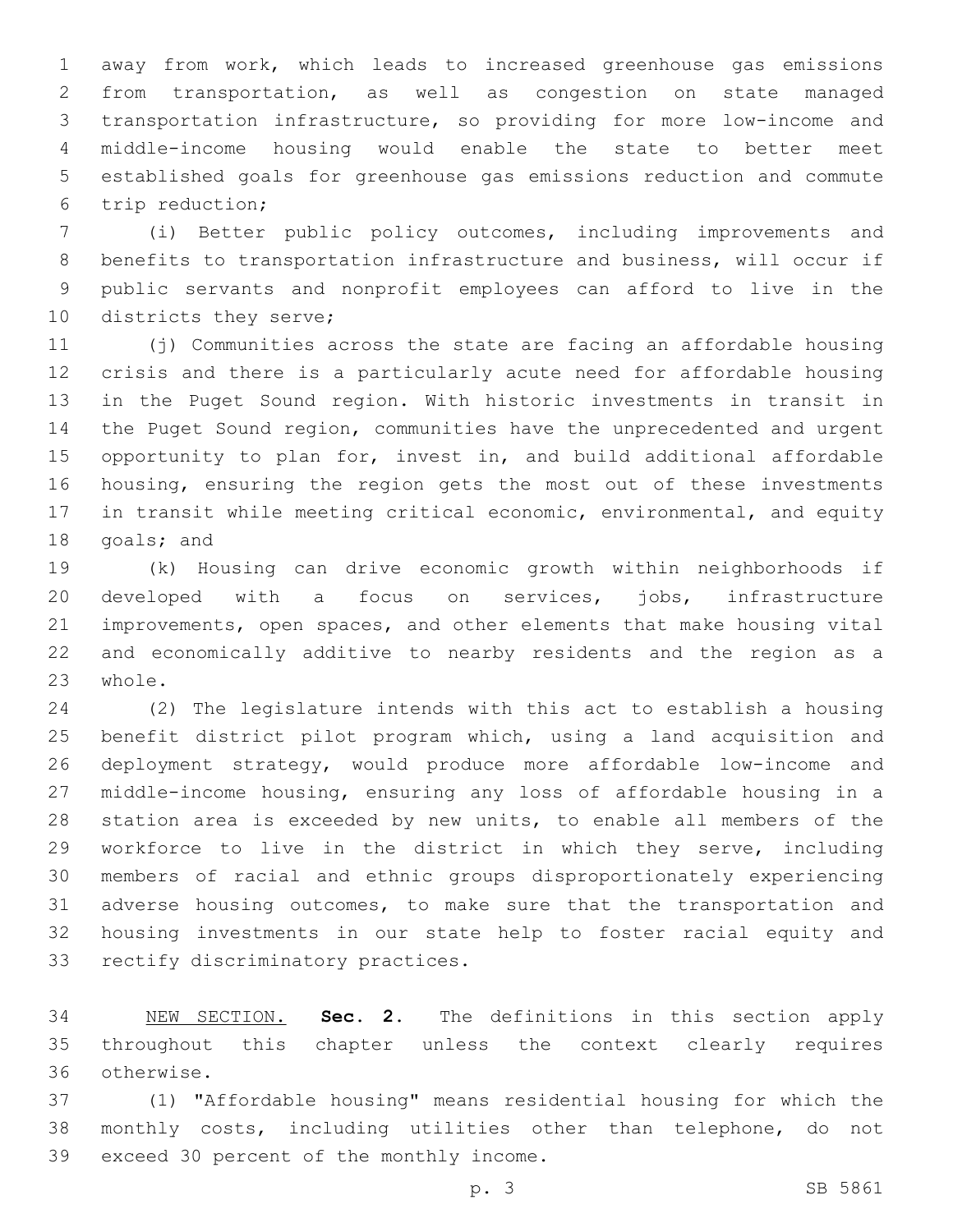(2) "City" means a city or town as defined in Title 35 RCW.

 (3) "Community land trust" means a community housing development organization:3

(a) That is not sponsored by a for-profit organization;

5 (b) That is established to:

 (i) Acquire parcels of land, held in perpetuity, primarily for 7 conveyance under long-term ground leases;

 (ii) Transfer ownership of any structural improvements located on 9 such leased parcels to the lessee; and

 (iii) Retain a preemptive option to purchase any such structural improvement at a price determined by formula that is designed to ensure that the improvement remains affordable to low-income and 13 moderate-income families in perpetuity;

 (c) Whose corporate membership is open to any adult resident of a particular geographic area specified in the bylaws of the 16 organization; and

17 (d) Whose board of directors:

 (i) Includes a majority of members who are elected by the 19 corporate membership; and

 (ii) Is composed of equal numbers of: (A) Lessees pursuant to (b) 21 of this subsection; (B) corporate members who are not lessees; and (C) any other category of persons described in the bylaws of the 23 organization.

 (4) "District" means a housing benefit district established under this chapter by the city legislative authority of a city authorized to participate in the housing benefit district pilot program. A district established by a participating city must have jurisdictional boundaries that are coextensive with the city's boundaries.

 (5) "Extremely low-income household" means a single person, family, or unrelated persons living together whose income is at or below 30 percent of the median income, as determined by the United States department of housing and urban development, with adjustments for household size, for the county where the taxing district is 34 located.

 (6) "Low-income household" means a single person, family, or unrelated persons living together whose income is above 50 percent and at or below 80 percent of the median income, as determined by the United States department of housing and urban development, with adjustments for household size, for the county where the taxing 40 district is located.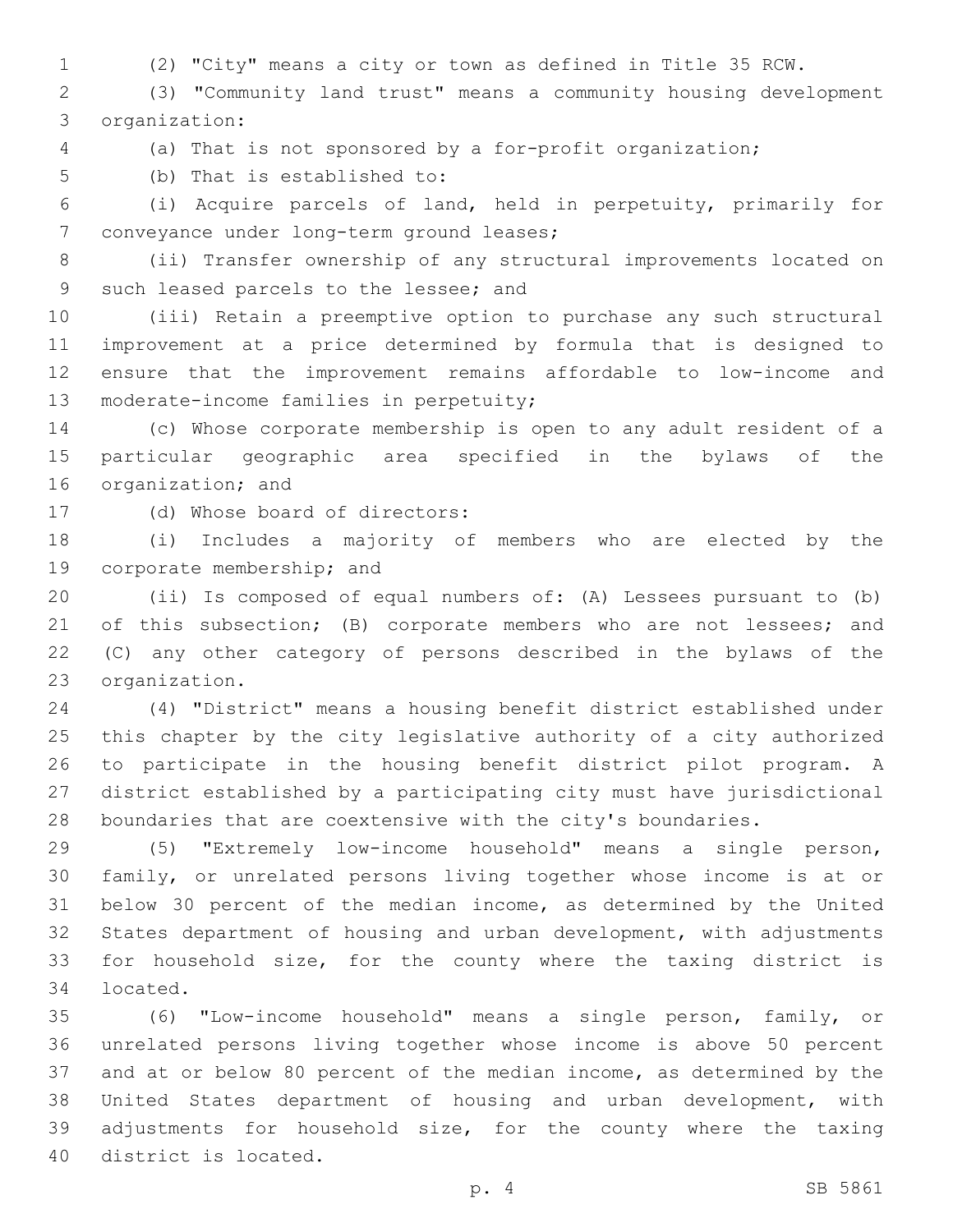(7) "Middle-income household" means a single person, family, or unrelated persons living together whose income is above 80 percent and at or below 120 percent of the median income, as determined by the United States department of housing and urban development, with adjustments for household size, for the county where the taxing district is located.6

 (8) "Participating city" means a city that is authorized to create a housing benefit district under the pilot program established 9 in section 3 of this act.

 (9) "Permanently affordable homeownership" means homeownership 11 that:

 (a) Is sponsored by a nonprofit organization or government 13 entity;

 (b) Is subject to a ground lease or deed restriction that 15 includes a:

 (i) Resale restriction designed to provide affordability for 17 future low-income and moderate-income homebuyers;

 (ii) Right of first refusal for the sponsor organization to 19 purchase the home at resale; and

 (iii) Requirement that the sponsor must approve any refinancing, 21 including home equity lines of credit;

(c) Allows the sponsor organization to:22

 (i) Execute a new ground lease or deed restriction with a duration of at least 99 years at the initial sale and with each 25 successive sale; and

 (ii) Support homeowners and enforces the ground lease or deed 27 restriction.

 (10) "Station area" means an area within one-half mile, including contiguous full and partial blocks as defined by the street grid, of a major transit stop that is zoned to have an average minimum density 31 of 15 dwelling units or more per gross acre.

 (11) "Station area plan" means a subarea plan adopted under RCW 43.21C.420.33

 (12) "Very low-income household" means a single person, family, or unrelated persons living together whose income is above 30 percent and at or below 50 percent of the median income, as determined by the United States department of housing and urban development, with adjustments for household size, for the county where the taxing 39 district is located.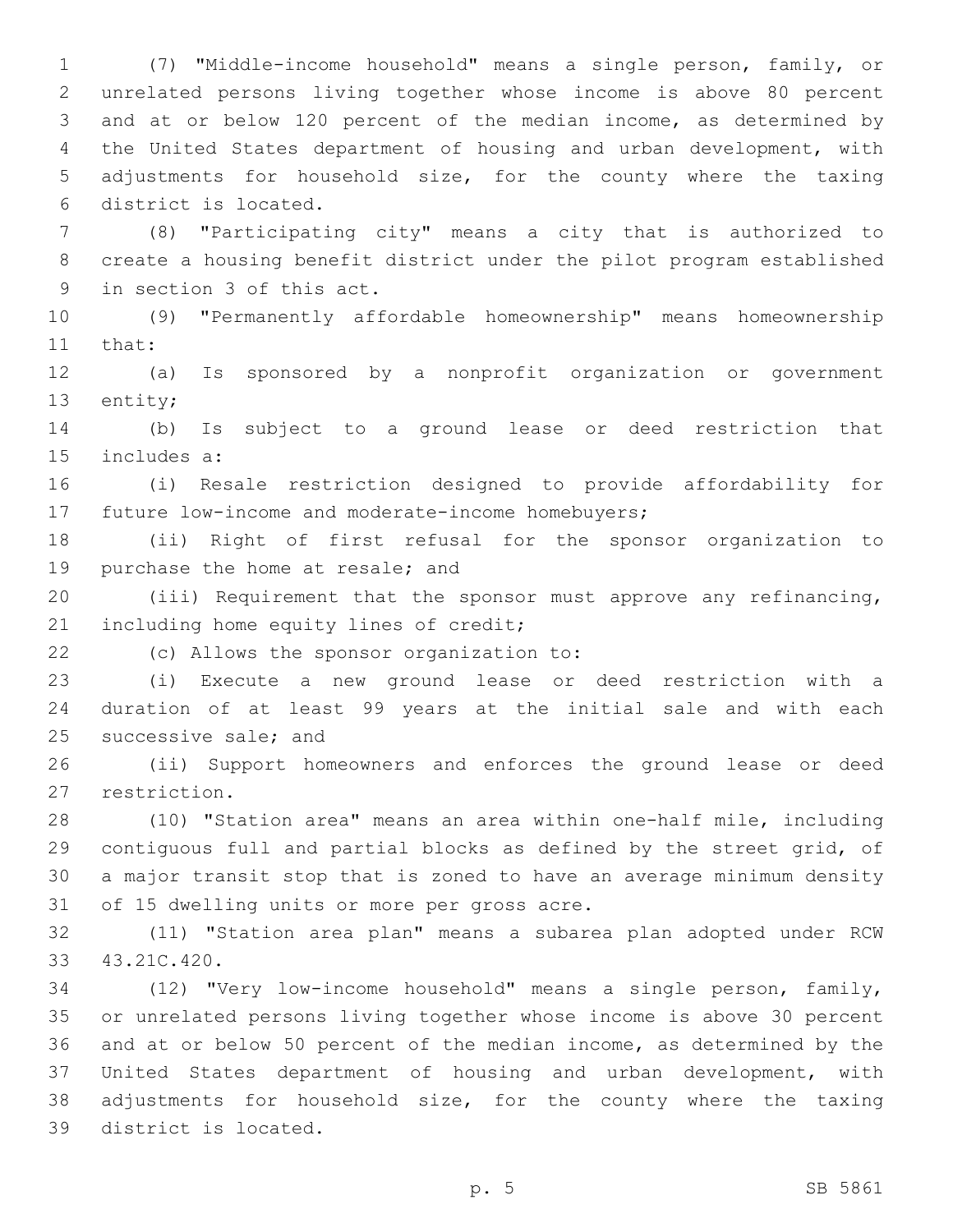NEW SECTION. **Sec. 3.** (1) Cities with a population between 110,000 and 115,000 in a county located west of the crest of the Cascade mountains with a population between 825,000 and 840,000; cities with a population between 55,000 and 60,000 or 105,000 and 110,000 in a county located west of the crest of the Cascade mountains with a population between 2,250,000 and 2,300,000; and cities with a population between 217,000 and 220,000 in a county located west of the crest of the Cascade mountains with a population between 920,000 and 930,000 are authorized to establish a housing benefit district within their city boundaries for the purpose of acquiring, land banking, predevelopment contracting, selling, improving, funding, and leasing land for the creation of affordable low-income and middle-income housing and community development projects within their city boundaries consistent with any existing 15 state, regional, or county housing plans and chapter 43.185B RCW.

 (2) The members of the legislative authority of a city participating in the pilot program, acting ex officio and independently, constitute the governing body of the district.

 (3) The treasurer of a city participating in the pilot program shall act as the ex officio treasurer of the district.

 (4) Once a participating city has established a district within its boundaries, the participating city shall plan for and implement 23 the following mix of affordable housing:

 (a) A minimum of five percent affordable to extremely low-income 25 households;

 (b) A minimum of 10 percent affordable to very low-income 27 households;

(c) A minimum of 19 percent affordable to low-income households;

 (d) A minimum of 33 percent affordable to middle-income 30 households; and

31 (e) The remainder at market rate.

 (5) A city establishing a district within a county with a population of at least 750,000 must adopt a station area plan that is consistent with accommodating 65 percent of future population growth. Station area plans must be approved by the advisory board created in section 7 of this act. Districts must submit any subsequent amendments to station area plans to the advisory board for approval.

 (6) A city participating in the pilot program is a municipal corporation, an independent taxing "authority" within the meaning of Article VII, section 1 of the Washington state Constitution, and a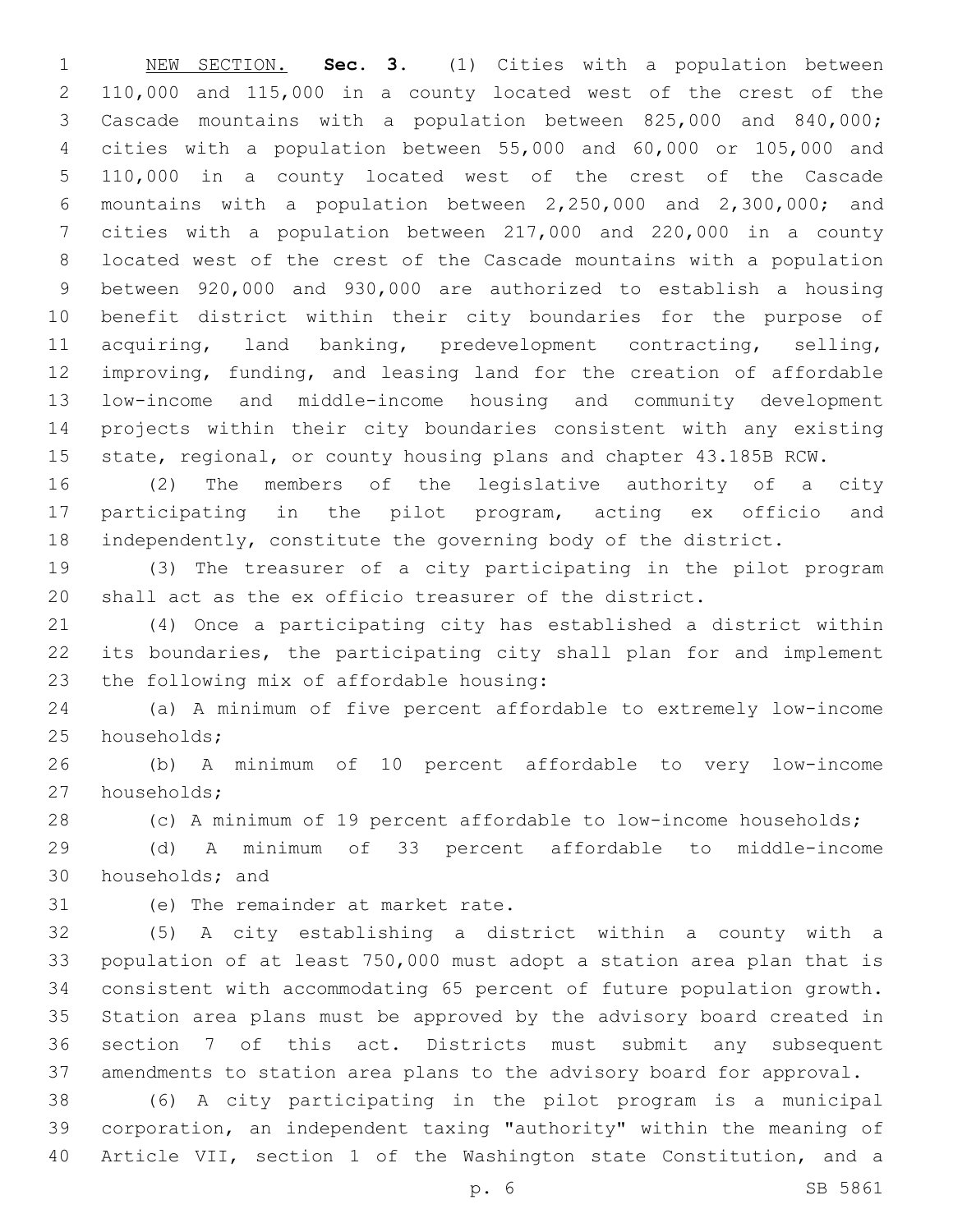"taxing district" within the meaning of Article VII, section 2 of the 2 Washington state Constitution.

 NEW SECTION. **Sec. 4.** A housing benefit district shall by covenant, deed restriction, and contract ensure that the properties which it transfers or arranges to develop for housing purposes meet or exceed the minimum affordable housing mixture requirements of section 3(4) of this act; and, that the overall mixture of housing developed shall result in a net gain in extremely low-income, very low-income, and low-income housing from the levels existing at the time of formation of the district. Once a housing benefit district is established and housing has been developed and opened for residency, participating cities must conduct regular audits of those housing units built to date on properties of which the district has either transferred ownership for housing purposes or retained ownership and developed for housing to ensure that the district and current owners or operators of such housing units are achieving the affordable housing mix as required by section 3(4) of this act. Audits shall be performed every three years, and at least one-third of all units must be audited during each three-year cycle, with the entire number of units audited after three audit cycles. The audit should determine whether there is a net gain of affordable housing within each quartile below median income within the station area. Audits shall be conducted at the expense of the housing benefit district. If any owner or manager of housing units is determined by the audits required by this section to not be offering units deemed affordable to the residents pursuant to the mixture of affordability established 27 by the district, the auditing city shall provide notice to the district and establish a plan to bring the owner or manager into compliance for minor or inadvertent variation from the plan. For significant variances from the affordable housing plan and commitments, the city shall notify the department of revenue and the state, county, and city shall require repayment of any tax preference provided on the basis of the owner providing affordable housing for all years during which the owner was not substantially in compliance; and may issue penalties up to the difference between the market rate at which units were offered and the affordable housing rental rate which would have been charged if the owner or manager was compliant with the plan. Penalties collected by the city shall be used solely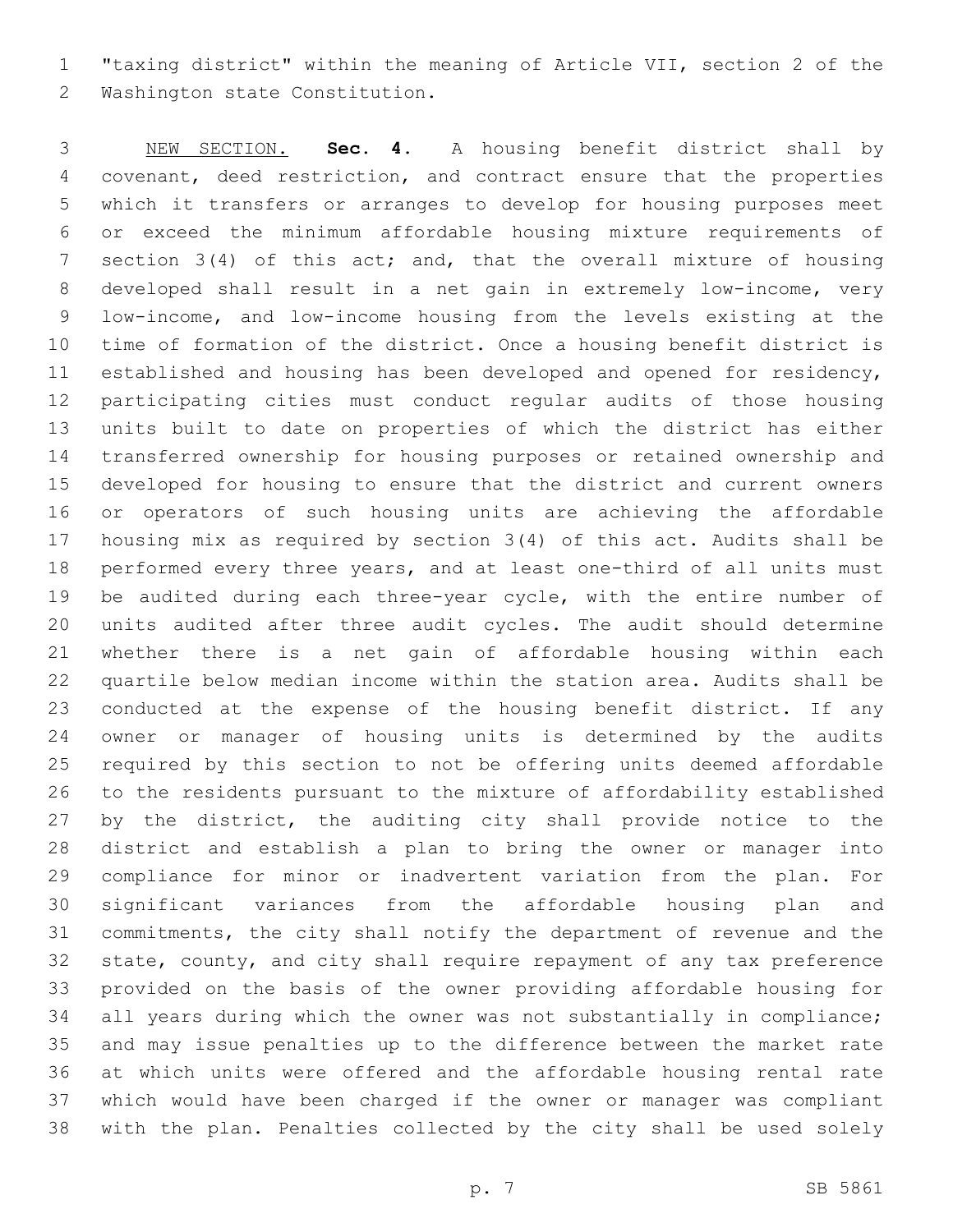for purposes associated with providing affordable housing and related 2 services as defined in section 6 of this act.

 NEW SECTION. **Sec. 5.** A new section is added to chapter 82.14 4 RCW to read as follows:

 (1) A city participating in the housing benefit district pilot program authorized in section 3 of this act may impose a sales and use tax in accordance with the terms of this chapter. The tax is in addition to other taxes authorized by law and must be collected from those persons who are taxable by the state under chapters 82.08 and 82.12 RCW upon the occurrence of any taxable event within the public facilities district. The rate of tax for a participating city may not exceed 0.025 percent of the selling price in the case of a sales tax or value of the article used in the case of a use tax.

 (2) The tax imposed under subsection (1) of this section must be deducted from the amount of tax otherwise required to be collected or paid over to the department under chapter 82.08 or 82.12 RCW. The department must perform the collection of such taxes on behalf of the participating city at no cost to the participating city.

 (3) The tax imposed in this section expires when bonds issued to finance or refinance the purposes defined in section 6 of this act are retired, but not more than 40 years after the tax is first 22 collected.

 (4) Moneys collected under this section may only be used for the 24 purposes set forth in section 6 of this act.

 (5) To receive the rebate authorized in this section, participating cities must establish a housing benefit district within three years of the effective date of this section.

 (6) For purposes of this section, "participating city" means a city that is authorized to create a housing benefit district under the pilot program established in section 3 of this act.

 NEW SECTION. **Sec. 6.** (1)(a) Any moneys received from the taxes imposed under section 5 of this act or penalties issued under section 4 of this act must be spent to implement or reimburse jurisdictions for implementing the purposes of this chapter, including the following:

 (i) Station area planning strategies, including creating new or updating existing plans, identifying a community vision, assessing the current regulatory environment and identify possible barriers to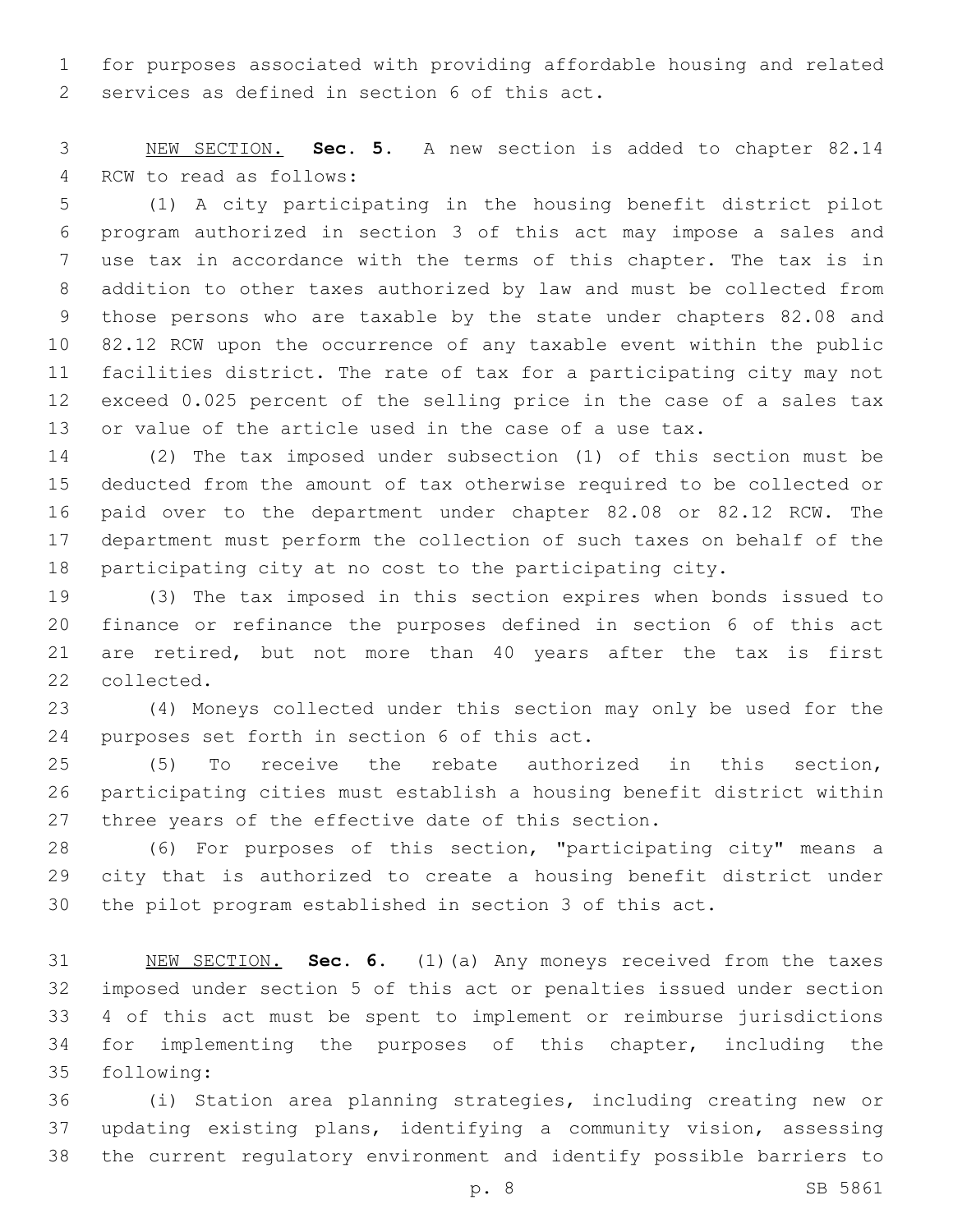affordable housing development, assessing displacement risk for current low-income residents and underrepresented racial and ethnic minorities, creating a displacement mitigation plan, promoting equitable homeownership opportunities for underrepresented racial and ethnic minorities, and assessing alternate pathways to ownership models such as community land trusts and limited or shared equity 7 cooperatives;

 (ii) Infrastructure development, such as area-wide environmental 9 plans, sewers, and sidewalks; and

 (iii) Land acquisition, based on station area plans and working with local jurisdictions and both nonprofit and for-profit developers to acquire, assemble, lease, land bank parcels, or sell, in cases where the station area plan clearly demonstrates that it is not financially feasible to lease all development parcels, with the net proceeds directed to subsidies for affordable housing and to promote community land trusts and infrastructure costs. Where leasing a development parcel is financially feasible, the housing benefit district may also choose to retain the underlying ownership of the parcel. The housing benefit district shall include in station area plans specific enforceable commitments to include in deed restrictions, covenants, contracts, and leases which ensure that the plan does not reduce the housing units available in the station area for extremely low, very low, and low-income residents; and which establish a plan to meet the affordable housing population requirements in section 3(4) of this act, including minimum expectations for owners and managers of all properties which it has purchased. The housing benefit district shall provide ongoing funding for the jurisdiction or jurisdictions within which the properties purchased by the district lie which is adequate for the jurisdiction to perform the auditing function required pursuant to section 4 of 31 this act.

 (b) For purposes of (a)(iii) of this subsection, land may not be leased or sold at a discounted rate unless affordable housing 34 comprises 100 percent of the units.

 (2) Up to one percent of revenue generated by the taxes imposed 36 under this act may be used to:

 (a) Cover the actual costs incurred by the advisory board created in section 7 of this act in the performance of its oversight and 39 technical assistance duties; and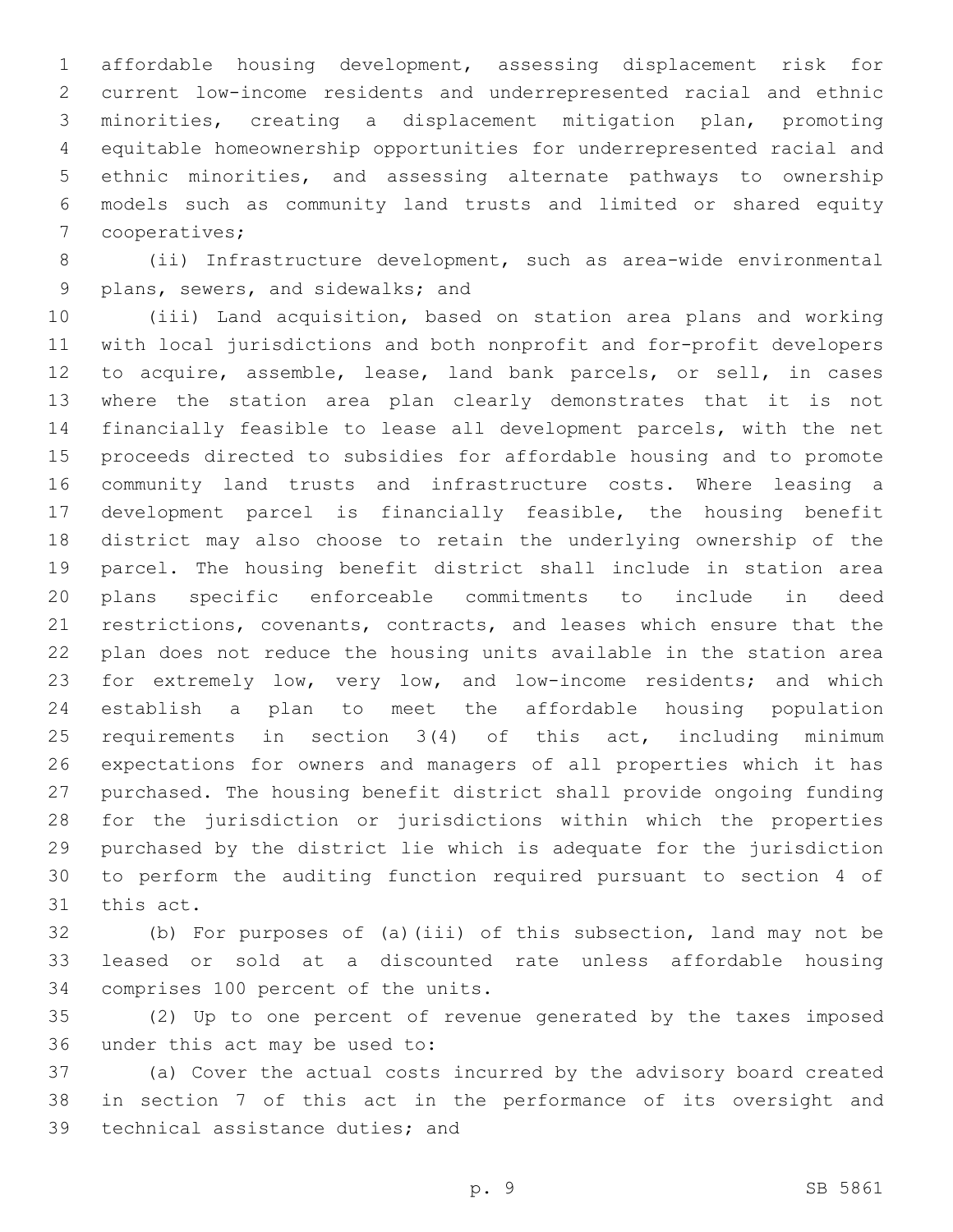(b) Compensate housing finance commission staff providing support 2 to the advisory board.

 NEW SECTION. **Sec. 7.** (1) There is hereby established a housing benefit district advisory board, to be appointed by the governor, to provide oversight and technical assistance to districts.

 (2)(a) The governor shall appoint nine members of the advisory board, one of whom shall be appointed by the governor as chair. The advisory board shall consist of the following voting members:

 (i) One member with public or private real estate finance 10 experience;

(ii) One member with affordable housing development experience;

(iii) One member with market rate housing development experience;

 (iv) One member with experience in neighborhood and community 14 planning;

(v) One member with design and architecture experience;

(vi) One member with experience in transit-oriented development;

(vii) One member with economic development experience;

 (viii) One member representing advocates for affordable housing 19 for marginalized communities; and

(ix) One member representing nonprofit housing developers.

 (b) In appointing persons to serve on the advisory board, the governor shall strive to reflect the racial and ethnic makeup of state residents overall to ensure the inclusion of members of racial and ethnic groups disproportionately experiencing severe and moderate 25 housing cost-burden.

26 (c) The term of the persons appointed by the governor, other than 27 the chair, is four years from the date of their appointment, except that the terms of three of the initial appointees are for two years 29 from the date of their appointment.

 (3) The advisory board must review and approve the station area plans submitted by the districts pursuant to section 3(5) of this act to confirm compliance with regional growth strategies.

 (4) Staff to the housing finance commission under chapter 43.180 RCW must provide administrative and staff support to the advisory board and must be compensated for its services as prescribed under section 6(2) of this act. In performing administrative and staff support to the advisory board, housing finance commission staff must: